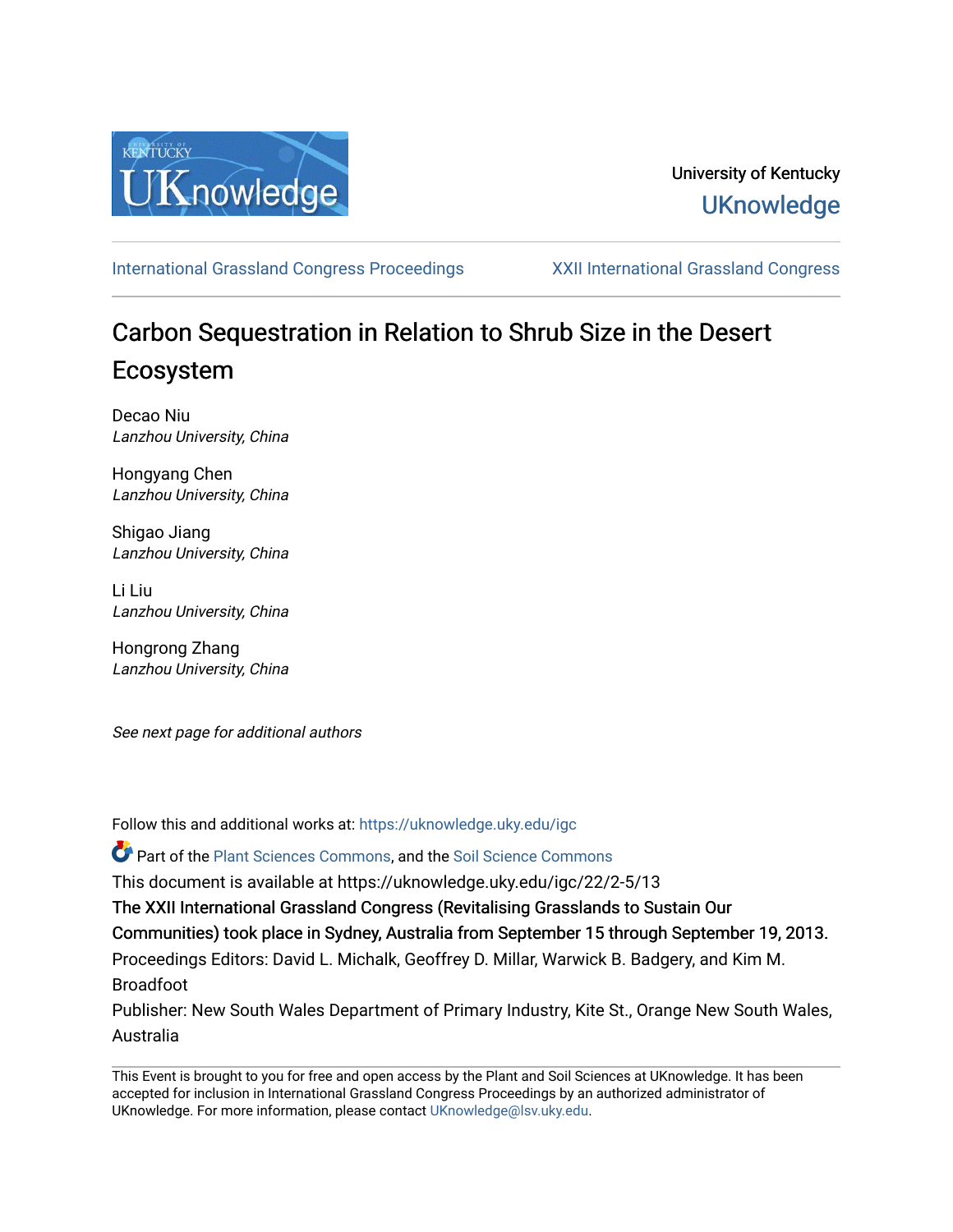### Presenter Information

Decao Niu, Hongyang Chen, Shigao Jiang, Li Liu, Hongrong Zhang, and Hua Fu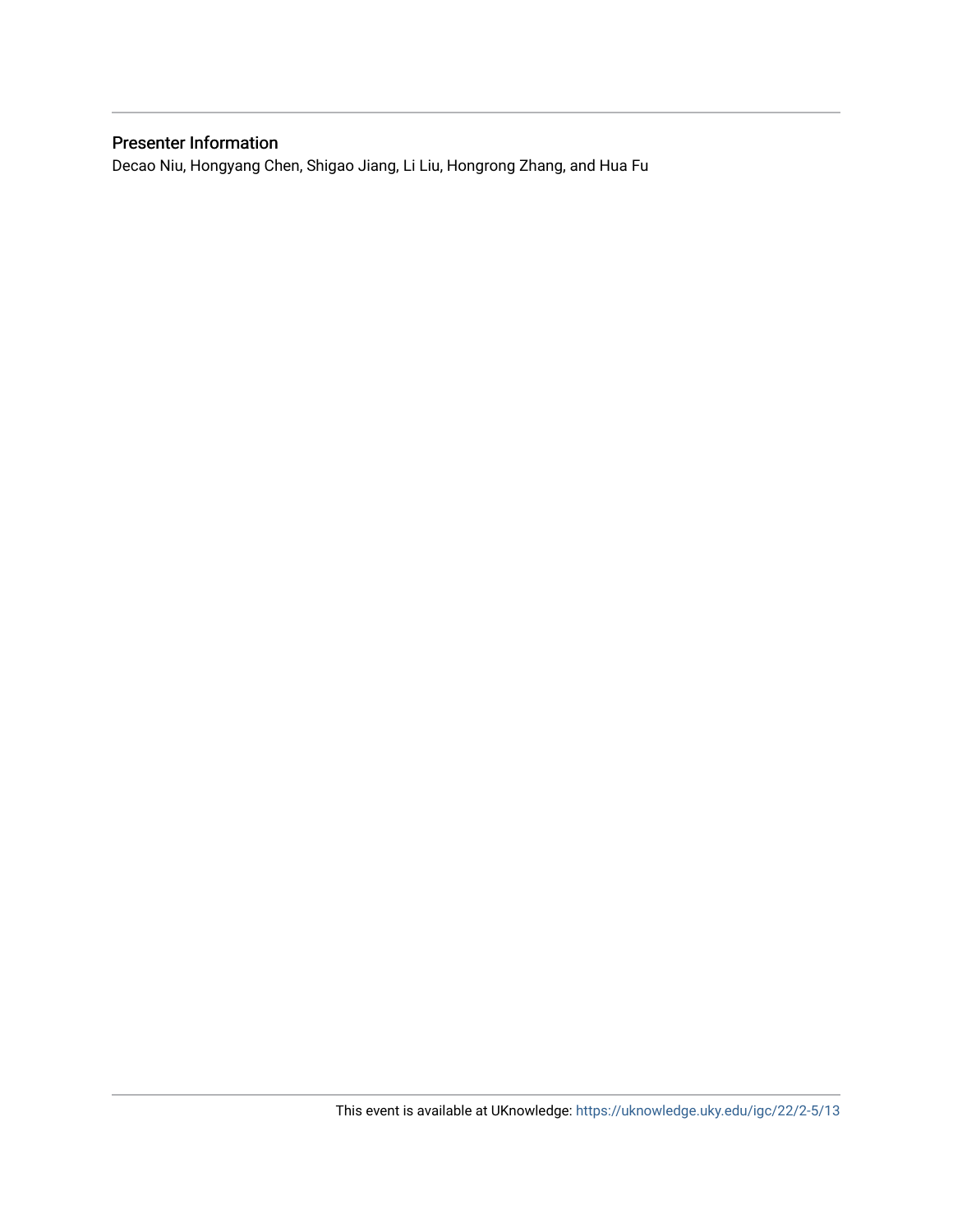## Carbon sequestration in relation to shrub size in the desert ecosystem

*Decao Niu, Hongyang Chen, Shigao Jiang, Li Liu, Hongrong Zhang and Hua Fu* 

State Key Laboratory of Grassland Agro-ecosystems, College of Pastoral Agriculture Science and Technology, Lanzhou University, PO Box 61, Lanzhou 730000, People's Republic of China Contact email: fuhua@lzu.edu.cn

**Keywords:** Net ecosystem exchange, ecosystem respiration, gross ecosystem photosynthesis, arid region.

#### **Introduction**

Desert ecosystems have been reported as the location of the long-sought 'missing sink' for atmospheric carbon dioxide and as a potentially important area for carbon sequestering from fossil fuel combustion in the future (Stone 2008). Researchers have found that net uptake of carbon in the Mojave Desert ranged from 102 to 127 g C  $m^2$ /yr during a 3-year period, which is equivalent to the net ecosystem production of many forest ecosystems with a much higher biomass (Luyssaert *et al.* 2007; Wohlfahrt *et al.* 2008). Shrub is the dominant plant of desert ecosystems (Gratani *et al.* 2011); hence, it is important to understand the dynamics of carbon sequestration by shrubs as well as their role in desert ecosystem carbon balance. Information on the carbon sequestration associated with shrub size is limited. Our objective was, therefore, to find out the relationship between carbon sequestration potential and size of shrubs.

#### **Methods**

#### *Site description and experimental design*

The study was carried out at a steppe desert in the eastern reaches of Alxa Plateau (E 105° 38' 19.18, N 38° 59' 38.40), in an arid continental climate characterized by cold winters and hot summers. The annual precipitation varies from 60 mm to 150 mm, and mean annual temperature is approximately 9°C ( Pei *et al.* 2006). The plant community, with *Reaumuria soongarica* as the most common species, is a typical vegetation system in this region that has a vast distribution area. Accordingly, we chose the shrub *R. soongarica* as the research focus, and three distinct size shrub groups (the large, middle and small group) were established, based on the plant crown breadth. Each shrub group had three individuals as replications, and a square plot  $(80 \times 80 \text{ cm})$  was set surrounding each individual.

#### *Ecosystem CO2 exchange measurements*

In August 2012, a square metal base rim  $(80 \times 80 \text{ cm in}$ area and 10 cm in height) was installed in each plot, with 3 cm left aboveground for the measurements of ecosystem  $CO<sub>2</sub>$  fluxes. Ecosystem  $CO<sub>2</sub>$  fluxes, including net ecosystem exchange (NEE) and ecosystem respiration (ER), were measured by a cubic chamber (80  $cm \times 80$  cm  $\times 80$  cm) with an attached infrared gas

analyzer (LI-840, LI-COR Inc., Lincoln, NE, USA). Gross ecosystem photosynthesis (GEP) was calculated as the difference between NEE and ER. When monitoring the ecosystem  $CO<sub>2</sub>$  fluxes, the chamber was sealed to the base surface closely.

#### **Results**

Diurnal dynamics of NEE and ER of shrubs in different size groups was investigated on a sunny day on August 6, 2012 (Fig. 1). For different size shrub groups, both of diurnal NEE and ER fluctuations showed relatively high single-peak curves and asymmetric patterns (Fig. 1). The diurnal dynamics of ecosystem  $CO<sub>2</sub>$  exchange showed negative peak values for NEE, while positive peak values for ER, at midday. The high numerical value of NEE (Fig. 1a) during the period between 9:00 and 15:00 in a day with intense sunlight may greatly benefit the carbon sequestration of shrubs. With the comparison among the different size shrubs, NEE for the shrubs in



**Figure 1. Diurnal dynamics of NEE (top) and ER (bottom) in different size shrub groups, with Standard Error.**